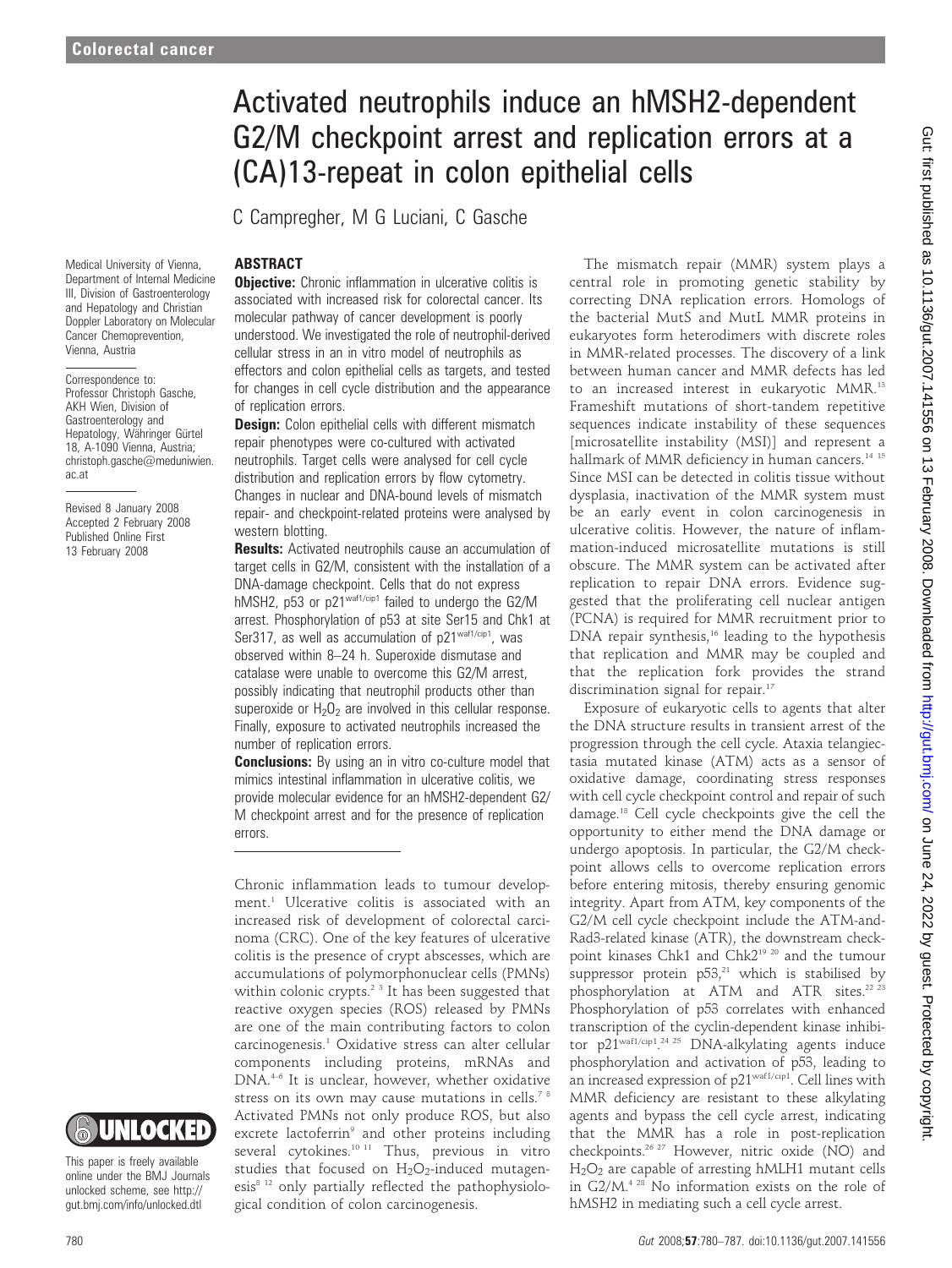

Figure 1 Characterisation and analysis of colon epithelial cell lines and  $\cdot 0_2$ <sup>-</sup> release by activated polymorphonuclear cells (PMNs). (A) Freshly isolated PMNs were activated with 50 ng/ml phorbol 12-myristate 13 acetate (PMA) for 30 min. Cells were washed twice and  $\cdot {\bf 0}_2^{-1}$  release was measured by lucigenin-amplified chemiluminescence. A strong induction of  $\cdot {\bf 0}_2^-$  release was observed upon activated PMNs (solid line) that lasted for more than 2 h. Data are given as relative light units (RLUs) per  $1\times10^6$  cells. Non-activated cells (dotted line) were subjected to the same procedures (isolation and washing) and served as a control. A slightly increased level of  $\cdot {\bf 0}_2^-$  release by non-activated cells was observed. Each data point presents the mean (SD) of three independent measurements. (B) Western blotting of hMLH1, hMSH2, p21waf1/cip1 and p53 expression in target cell lines. The western blot confirmed the expected loss or reinstalled expression of protein expression of these cells (HCT116<sup>hMLH1-/-</sup>, HCT116+chr3<sup>hMLH1+/-</sup>, Lovo<sup>hMSH2-/-</sup>,  $\mathsf{Love}+\mathsf{chr2}^{\mathsf{hMSH2+/-}}$ ,  $\mathsf{HEC59}^{\mathsf{hMSH2-/-}}$ ,  $\mathsf{HEC59+chr2}^{\mathsf{hMSH2+/-}}$ ,  $\mathsf{HCT116}^{\mathsf{p21-/-}}$ ,  $HCT116^{p53-/-}$  and  $HCT116-\text{m/h1-2}$ .

In this work, we hypothesise that the chronic exposure of the intestinal mucosa to activated PMNs leads to DNA damage, which may activate checkpoint kinases and initiate MMR, or if this is inefficient, may drive colon carcinogenesis. In order to simulate the carcinogenic environment in ulcerative colitis, we established an in vitro co-culture system with primary PMNs as effector cells and various colon cell lines as targets. Our results show that exposure of colon cells to activated PMNs install a G2/ M cell cycle checkpoint, indicative of DNA damage, through a mechanism that does not require hMLH1, but rather p53/p21 and hMSH2. This G2/M arrest is associated with an increase in replication errors.

#### MATERIALS AND METHODS Cell lines

The human colorectal carcinoma cell lines  $HCT116^{hMLH1-/-}$  and their derivatives HCT116+chr3hMLH1+/-36 HCT116+chr3 A3.1,

HCT116+chr3 A3.7,<sup>29</sup> HCT116-mlh1-2<sup>hMLH1+/-</sup>, HCT116<sup>p53-/-</sup>  $HCT116^{p21-/-30}$  and Lovo<sup>hMSH2-/-</sup> and their derivatives Lovo+chr2<sup>hMSH2+/-</sup> Lovo(DT40.2)-4-1<sup>hMSH2-/-</sup>,<sup>31</sup> as well as the human endometrial adenocarcinoma cell line HEC59hMSH2-/and HEC59+chr2<sup>hMSH2+/-32</sup> were grown in IMDM (Gibco/ Invitrogen, Lofer, Austria) containing 10% fetal bovine serum (FBS; Biochrom, Berlin, Germany). The medium for HCT116+chr3 contained 400 µg/ml and for HEC59+chr2 and Lovo+chr2 cells 700 µg/ml G418 (Gibco), respectively. The medium for HCT116-mlh1-2 cells<sup>33</sup> contained 100  $\mu$ g/ml hygromycin B (Invitrogen). The clones HCT116+chr3 A3.1 and HCT116+chr3 A3.7 were grown with 150 µg/ml hygromycin B and 400 µg/ml G418. The promyelocytic leukaemia cells line HL60 (ATCC CCL-240) was cultured in RPMI (Gibco/ Invitrogen) supplemented with 10% FBS.

#### Isolation and activation of polymorphonuclear cells

PMNs were freshly isolated from heparinised blood of healthy volunteers by dextran T500 (Pharmacia, Uppsala, Sweden) sedimentation followed by density gradient centrifugation through Ficoll-Paque (Amersham, Uppsala, Sweden) or HL60 cells were derived to granulocyte-like neutrophils by differentiation as described previously;<sup>34</sup> erythrocytes were lysed in NaCl (0.2%) followed by NaCl (1.6%) and cells were washed in Ca/Mg-free Hanks' balanced salt solution (HBSS) (Gibco). CD66b mAb (BD 55572) was used to confirm the purity of isolated PMNs by flow cytometry.<sup>35</sup> PMNs were activated in HBSS containing 50 ng/ml phorbol 12-myristate 13-acetate (PMA; Sigma, St Louis, Missouri, USA) at  $37^{\circ}$ C and  $5\%$  CO<sub>2</sub> for 30 min. PMA was removed by washing the PMNs twice with HBSS. The production of  $\cdot O_2$ <sup>-</sup> was determined by lucigeninenhanced chemiluminescence as described.<sup>36 37</sup> Superoxide dismutase (SOD, 1000 U/ml) (Sigma) and catalase (CAT, 1000 U/ ml) (Sigma) were used as scavengers for  $\cdot O_2$ <sup>-</sup> and  $H_2O_2$ , respectively.

#### Co-culture and cell cycle analysis

Target cells at a concentration of  $7\times10^4$  were seeded onto 6-well plates. Twenty-four hours later, PMNs were added to the upper chamber of a Transwell 0.45 µm microporous insert preventing cell-to-cell contact. PMNs and target cells were co-cultured at effector:target ratios of 0:1 to 100:1 for up to 24 h. Target cells were harvested using accutase (PAA Laboratories, Linz, Austria), fixed and analysed for cell cycle distribution as described.<sup>36</sup>

#### Western blot analysis

Cell lysates and DNA-bound fractions were obtained as described.<sup>36</sup> For western blotting, 50-150 µg of lysates were used with the following antibodies: rabbit polyclonal antibody (pAb) anti-phospho-p53 Ser15 (Cell Signaling Technology, Danvers, MA, USA); pAb anti-cleaved caspase-7 (Cell Signaling); mAb anti-p21<sup>waf1/cip1</sup> (Cell Signaling); mAb antihMSH2 (Becton-Dickinson, San Jose, California, USA), mAb anti-hMHS6 (Becton-Dickinson), mAb anti-hPMS2 (Becton-Dickinson), mAb anti-hMre11 (Becton-Dickinson) and mAb anti-hMLH1 (Becton-Dickinson); mAb anti-tubulin (Abcam); mAb anti-actin (Sigma); pAb anti-phospho-Chk1 Ser317 (Cell Signaling).

## Analysis of replication errors

Five thousand non-fluorescent HCT116+ch3 cells, bearing the enhanced green fluorescent protein (EGFP)-based plasmid pIREShyg2-EGFP/CA13 (clones A3.1, one plasmid copy, and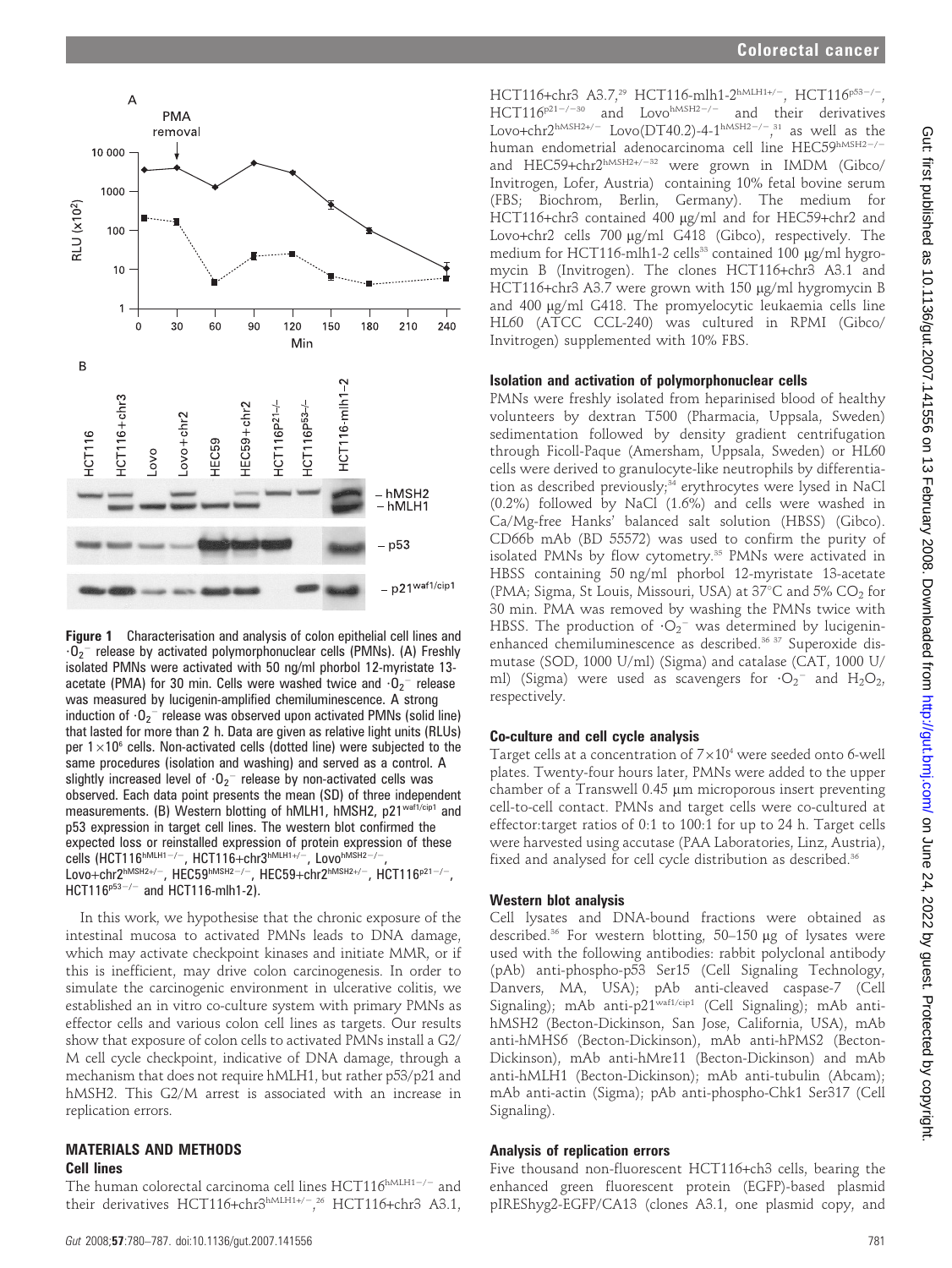

Figure 2 Polymorphonuclear cells (PMNs) cause a G2/M arrest in hMSH2-expressing colon epithelial cells without affecting the expression levels or DNA binding activity of mismatch repair (MMR) proteins. (A) HCT116, HCT116+chr3, HCT116-mlh1-2, Lovo, Lovo+chr2, Lovo(DT40+2)-4-1, HEC59 and HEC59+chr2 cells were co-cultured at a ratio of 20:1 with non-activated or activated PMNs for 24 h and cell cycle distribution was analysed by flow cytometry. A significant increase of the G2/M population was observed in all cell lines upon co-culture with activated PMNs except for Lovo, Lovo(DT40+2)-4-1 and HEC59 (cells lacking wild-type hMSH2). Each column presents the mean (SD) of at least three experiments. (B) HCT116 and HCT116+chr3 cells were co-cultured at 20:1 ratios with non-differentiated (nd) or dimethyl sulfoxide (DMSO)-differentiated (d) HL60 cells, both treated with 100 ng/ml phorbol 12-myristate 13-acetate (PMA). A significant increase of the G2/M population was observed with DMSO-differentiated HL60 cells. Each column presents the mean (SD) of at least three experiments. (C) HCT116+chr3 and Lovo+chr2 cells were co-cultured in the presence of activated PMNs for 24 h and changes in the total protein levels of MMR proteins (hMre11, hMLH1, hPMS2, hMSH2 and hMSH6) were analysed by western blotting. None of the investigated proteins showed a change in expression levels under these conditions;  $\alpha$ -tubulin served as a loading control.

A3.7, two plasmid copies)<sup>29</sup> were sorted on a FACSVantage SE using CloneCyt Plus sorting technology (Becton Dickinson Immunocytometry Systems), and PMNs were activated with PMA as described above. Cells were cultured at 100:1 ratios for 24 h and PMNs were removed. Target cells were grown for an additional 7 days. The EGFP-positive population with low fluorescence intensity was considered as the ''transiently mutated fraction'' (M1), and that with high fluorescence intensity as the "permanently mutated fraction" (M2).<sup>29</sup>

# Statistical analysis

Experiments were carried out at least in triplicates and repeated twice. Data are represented as mean with the SD and compared by using the Student  $t$  test. p-Values  $< 0.05$  were considered to be statistically significant.

# RESULTS

## Establishment of an in vitro co-culture system

To simulate the carcinogenic environment in ulcerative colitis, we established an in vitro co-culture system in which PMNs were co-cultured with various colon epithelial cells separated by a semi-permeable membrane. Activation of PMNs with PMA is followed by oxidative burst.<sup>38</sup> A strong and sustained  $\cdot$ O<sub>2</sub><sup>-</sup> release was observed for at least 2 h after PMA removal (fig 1A). The expression or absence of MMR components, p53 and p21 was tested (fig 1B) in the various cell lines used in this work.

## Activated polymorphonuclear cells cause an hMHS2-dependent G2/M arrest in colon epithelial cells

Oxidative stress induces cellular checkpoints, leading to cell cycle arrest and preventing mitosis of cells with defective DNA replication.39 Activated PMNs were co-cultured with HCT116, HCT116+chr3, Lovo or Lovo+chr2 cells for 24 h. All cell lines, except Lovo, displayed an increase in the G2/M population within 24 h at 20:1 ratios (aPMN:target cells) (fig 2A), consistent with the MMR component hMSH2, but not hMLH1, being involved in the G2/M arrest. No such effect was observed when using non-activated PMNs. A dose effect was observed when HCT116 were cultured at different effector:target ratios (fig 3B). A similar experiment conducted with HEC59 cells or HEC59+chr2, showed a G2/M arrest only in cells, in which an extra chromosome 2 has been introduced,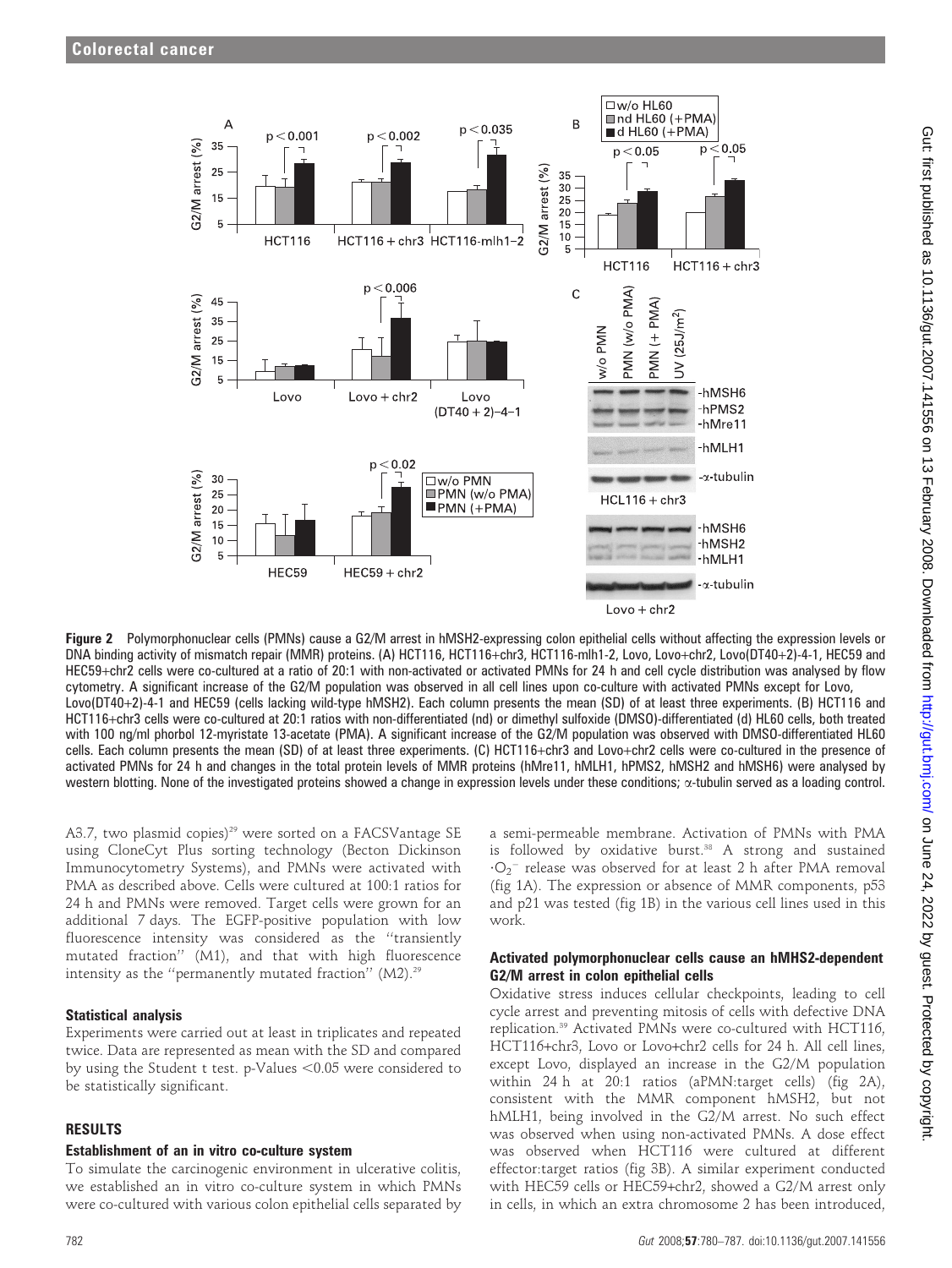

Figure 3 Activated polymorphonuclear cells (PMNs) induce a dosedependent activation of checkpoint components in colon cells. (A) HCT116, HCT116+chr3, HCT116-mlh1-2, Lovo and Lovo+chr2 cells were co-cultured at a ratio of 20:1 for 8 h; cells were harvested and cell lysates were analysed for total levels and phosphorylation status of checkpoint proteins. An increased phosphorylation of Chk1 at Ser317 and p53 Ser15 was detected in HCT116+chr3, HCT116-mlh1-2 and Lovo+chr2 cells and an accumulation of p21waf1/cip1 in HCT116 and HCT116+chr3 cells. Ultraviolet light at an intensity of 25  $\mu$ J/m<sup>2</sup> was used as positive control.  $\alpha$ -tubulin served as loading control. (B) HCT116 cells were co-cultured at ratios from 1:1 to 10:1 with non-activated or activated PMNs for 24 h and cell cycle distribution was measured by flow cytometry. A dose-dependent increase of G2/M arrest was observed upon co-culture with activated PMNs. (C) Total lysates of cells exposed to activated PMNs (ratios of 1:1 to 10:1) for 24 h were analysed by western blotting. A dose-dependent increase of p53 phosphorylation at the site Ser15 and total levels of p21waf1/cip1 was detectable upon co-culture. Co-culture with non-activated PMNs is indicated as  $(-)$  and co-culture with activated PMNs is indicated as  $(+)$ .  $H<sub>2</sub>O<sub>2</sub>$  (200 µmol/l) was used as positive control. Tubulin was used as a loading control.

and therefore express hMSH2 (figs 2A and 1B). The same results were observed with dimethylsulfoxide (DMSO)-differentiated neutrophils (d HL60) derived from HL60 cells (fig 2B). Taken together, these results suggest that activated PMNs induce a G2/M

arrest, independent of hMLH1 expression but dependent on hMSH2 expression. Moreover, co-culture of Lovo(DT40+2)-4-1 cells (a Lovo+chr2-derived cell line lacking  $hMSH2$  expression<sup>31</sup>) with activated PMNs revealed no G2/M arrest (similar to Lovo and HEC59 cells; fig 2A), consistent with the assumption that the observed G2/M arrest is hMSH2 dependent.

## Activated polymorphonuclear cells do not change the expression of mismatch repair proteins

It was previously suggested that oxidative stress relaxes the MMR system and reduces hMSH6.40 41 As hMSH2 is a potential candidate for installation of the G2/M arrest upon exposure to activated PMNs, we tested for changes in the expression levels of MMR proteins in target cells. However, no changes in MMR protein levels were detectable under these conditions (fig 2C).

## Activation of the ATM/ATR targets Chk1 and p53 is associated with the PMN-induced G2/M arrest

It has been previously established that ATM and ATR are required to activate a p53- and Chk1-dependent G2 arrest upon DNA damage.<sup>42</sup> Upon 8 h co-culture with activated PMNs, phosphorylation of Chk1 at Ser317 and of p53 at Ser15 was detected in all cells but HCT116 and Lovo whereas an accumulation of p21 was only seen in HCT116 and HCT116+chr3 cells (fig 3A). However, at 24 h, a dosedependent phosphorylation of p53 at Ser15 and expression of the p53-downstream CDK-inhibitor p21<sup>waf1/cip1</sup> was observed in HCT116 cells, which was paralleled by an increase in G2/M arrest (fig 3B,C). These results indicate the activation of a DNAdamage checkpoint in colon cells independent of hMLH1. To control for a possible role of additional genes transferred through chromosome 3 we also tested HCT116 cells that had been transfected with an hMLH1 construct (HCT116-mlh1-2), expressing wild-type hMLH1 and displaying MMR proficiency.33 When co-cultured in the presence of activated PMNs, they exhibited an increase in G2/M, similar to that described for the parental cell line (fig 2A). Western blotting of lysates from HCT116-mlh1-2 cells, co-cultured with activated PMNs, also showed a similar activation of Chk1 and p53 and accumulation of p21waf1/cip1 (fig 3A). Taken together, these results suggest that the presence of hMLH1 accelerates the activation of a checkpoint response but is not essential to achieve such.

## The PMN-induced G2/M arrest depends on the expression of p53 and p21

Several reports suggest an essential role for p53 and p21waf1/cip1 in installation of the  $G2/M$  checkpoint.<sup>30 43</sup> Indeed, cells in which the p53 or the p21 gene had been disrupted failed to arrest in G2 following gamma ionising radiations.<sup>30</sup> In fact our experiments demonstrated p53 phosphorylation at Ser15 (an ATM and ATR target site) and p21 accumulation (fig 3A,C). In order to investigate the importance of p53 and p21 in our system, the isogenic cell lines  $HCT116^{p53-j}$  and  $HCT116^{p21-j}$ , in which the p53 or  $p21^{\text{waf1/cip1}}$  genes had been disrupted,<sup>30</sup> were cocultured as described above. Both cell lines failed to undergo a G2/M arrest (fig 4), suggesting that the G2/M arrest caused by activated PMNs depends on the expression of both p53 and p21waf1/cip1.

#### Superoxide dismutase and catalase do not inhibit phosphorylation at p53 Ser15 and increased levels of p21waf1/cip1

SOD catalyses the reduction of  $\cdot O_2$ <sup>-</sup> to oxygen and H<sub>2</sub>O<sub>2</sub>, whereas catalase (CAT) catalyses the reduction of  $H_2O_2$  to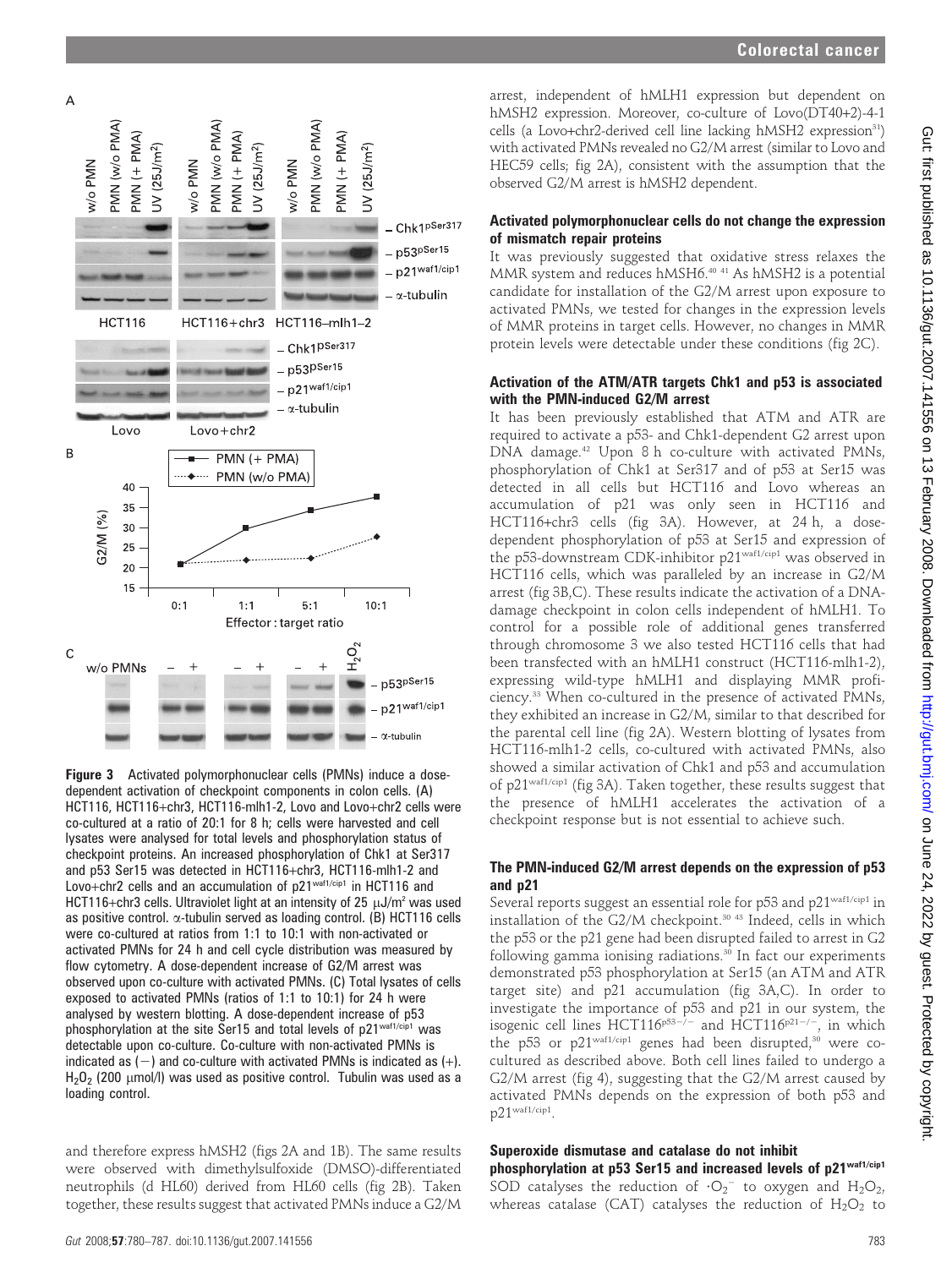

Figure 4 G2/M arrest induced by polymorphonuclear cells (PMNs) is dependent on the expression of p53 and p21waf1/cip1. HCT116,  $HCT116<sub>p21</sub>-/-$  and  $HCT116<sub>p53</sub>-/-$  cell lines were cultured with activated PMNs at s ratio of 20:1 for 24 h and analysed for cell cycle distribution by flow cytometry. HCT116<sup>p21-/-</sup> and HCT116<sup>p53-/-</sup> cells failed to undergo a G2/M arrest under these conditions. Each column represents the mean (SD) of three independent experiments.

water and oxygen.  $\cdot O_2^-$  release by activated PMNs was measured by lucigenin-amplified chemiluminescence in the presence of SOD, CAT or both enzymes. SOD but not CAT showed a strong  $\cdot O_2^-$  scavenging effect (fig 5A). To test the effect of these enzymes on the G2/M arrest, total cell lysates of HCT116+chr3 cells were analysed following co-culture in the presence of both CAT and SOD. Although the addition of CAT and SOD during co-culture with activated PMNs reduced the phosphorylation of p53 at site Ser15 and accumulation of p21<sup>waf1/cip1</sup> (fig 5B), it had no effect on the G2/M arrest (fig 5C), suggesting that PMN products in addition to  $\cdot O_2$ <sup>-</sup> or  $\mathrm{H}_2\mathrm{O}_2$ activate the p53/p21 pathway and are sufficient for the installment of the cell cycle arrest.

# Activated polymorphonuclear cells cause replication errors in colon epithelial cells

Recruitment of the MMR complex following DNA replication errors leads to cell cycle arrest.<sup>44</sup> Our experiments so far show an hMSH2-dependent G2/M arrest, which may be a consequence of an increase in replication errors upon exposure to activated PMNs (fig 2A). HCT116+chr3 (clones A3.1 and A3.7) bearing a GFP-expressing plasmid in which the EGFP sequence is kept out of frame by a (CA)13 repeat,<sup>29</sup> were exposed to activated PMNs for 24 h, and then expanded for 7 days. Analysis of the fluorescent fraction by flow cytometry revealed a significant rise in the number of transiently mutated (M1) fraction whereas the increase in the highly fluorescent population (M2) was not significant (fig 6). No changes in the mutant fraction were observed with non-activated PMNs. This result could suggest that the PMN-induced G2/M arrest is a consequence of increased replication errors. As PMNs did not increase the number of permanent mutations (M2 cells), it is likely that the DNA repair system was functional.

# **DISCUSSION**

Ulcerative colitis is a chronic inflammatory disease of the large intestine which is associated with increased CRC risk.1 45 The mucosal injury of active ulcerative colitis is characterised by enhanced transepithelial migration of activated PMNs forming crypt abscesses.<sup>3</sup> In this study, we have developed an in vitro coculture model in which primary PMNs acted as effectors and colon cell lines as targets of inflammation-driven carcinogenesis.



Figure 5 Superoxide dismutase (SOD) and catalase (CAT) do not prevent G2/M arrest but reduce p53 phosphorylation and p21waf1/cip1 accumulation. (A) Polymorphonuclear cells (PMNs) were activated with phorbol 12-myristate 13-acetate (PMA) (50 ng/ml) for 30 min. After removal of PMA by washing the cells twice with Hanks' balanced salt solution (HBSS),  $\cdot 0_2^-$  release was measured by lucigenin-amplified chemoluminescence in the presence or absence of SOD (1000 U/ml) or CAT (1000 U/ml). A strong  $\cdot 0_2^-$  scavenging effect was observed in the presence of SOD and, to a lower extent, of CAT. Very low  $\cdot 0_2$ <sup>-</sup> production was measurable in the absence of PMA. (B) HCT116+chr3 cells were co-cultured with activated PMNs in the presence of SOD and CAT as in (A) and the total levels of p21 and p53 phosphorylation at Ser15 were analysed by western blotting. The addition of SOD and CAT considerably reduced both p53 phosphorylation and accumulation of p21<sup>waf1/cip1</sup> within 8 h.  $\beta$ -Actin served as a loading control. (C) HCT116+chr3 cells were co-cultured as in  $(A)$  or exposed to 200  $\mu$ mol/l  $H<sub>2</sub>O<sub>2</sub>$ , in the presence of SOD and CAT, and cell cycle distribution was measured by flow cytometry. Under these conditions, SOD and CAT blocked  $H_2O_2$ -dependent, but not PMN-induced, G2/M arrest after 24 h. RLU, relative light units.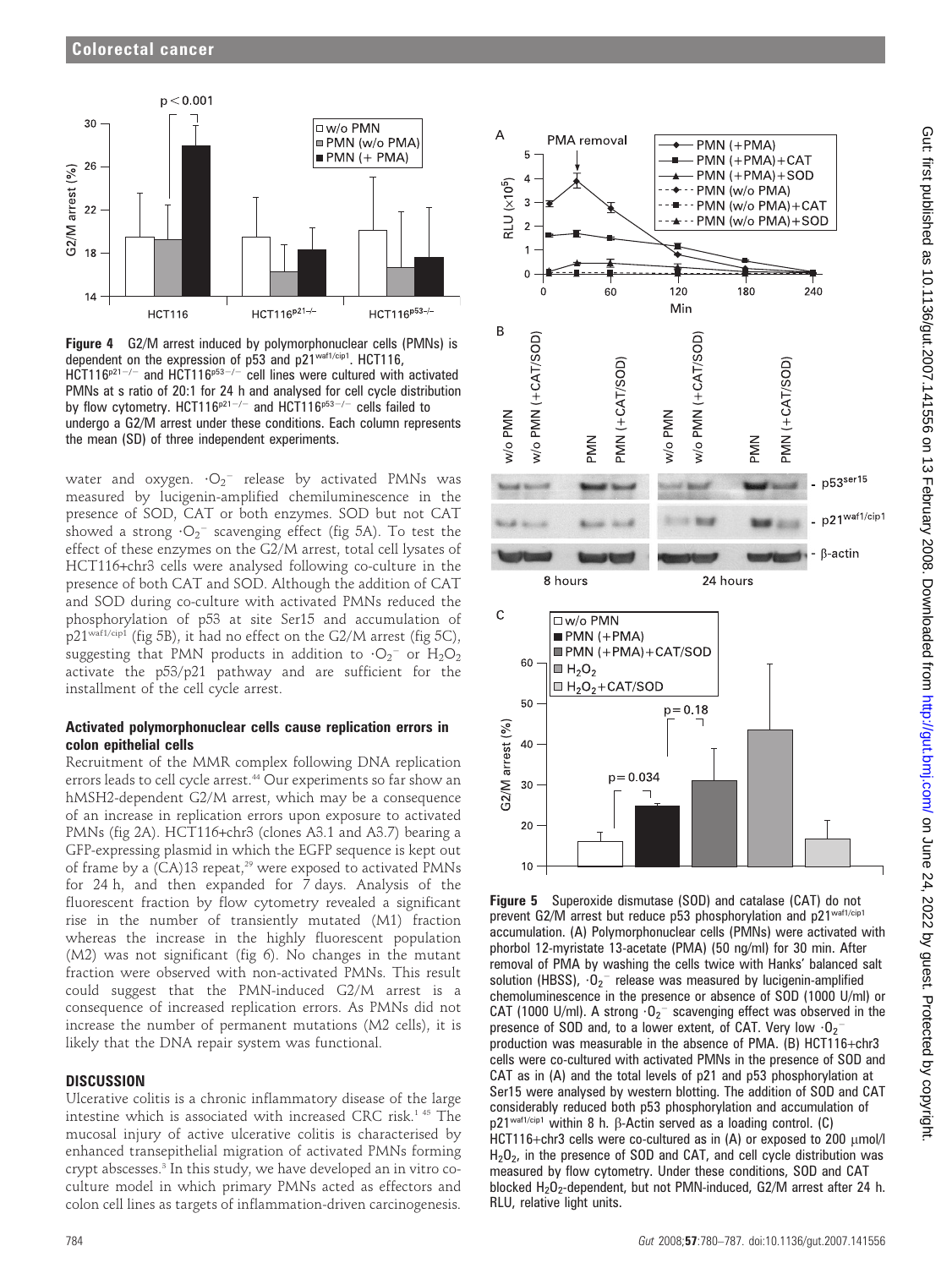Figure 6 Activated polymorphonuclear cells (PMNs) increase replication errors. (A) HCT116+chr3 cells (clones A3.1 and A3.7 harbouring the pIREShyg2-EGFP/(CA)13 construct) were co-cultured with activated PMNs at a ratio of 100:1 for 24 h. After removal of the PMNs, the target cells were expanded for another 7 days and analysed by flow cytometry. Activated PMNs caused a significant increase in the M1 mutant fraction (ie, transient mutations (replication errors) that may be repaired) but not in the M2 mutant fraction (ie, permanent DNA mutations that are transmitted to daughter cells and may expand) in both clones.



In our study colon cells responded to activated PMNs or granulocyte-like HL60 cells by slowing proliferation and arresting in the G2/M phase of the cell cycle (fig 2A,B). This observation is consistent with previous reports in which exposure of colon epithelial cells to  $H_2O_2$  and macrophages lead to G2/M arrest.<sup>4 28</sup>

Cellular damage induces responses that enable the organism either to eliminate or cope with the damage. DNA damage response reactions include removal of damaged DNA and restoration of the continuity of the DNA structure; activation of a DNA damage checkpoint, which arrests cell cycle progression in order to allow repair and transmission of damaged or incompletely replicated chromosomes; or apoptosis, which eliminates seriously damaged cells.<sup>39</sup> In most of the cell lines analysed in this study, exposure to activated PMNs caused an arrest of the cell cycle in G2/M, consistent with the activation of a post-replication DNA-damage checkpoint. Evidence for the installation of such a checkpoint, $46$  apart from the G2/M arrest (fig 2A), includes phosphorylation of Chk1 at the ATM and ATR target sites Ser317 (fig 3A) and Ser345 (data not shown);<sup>47</sup> phosphorylation of the p53 tumour suppressor protein at site Ser15 (fig  $3A,C$ );<sup>48</sup> increased expression of the cyclin-dependent kinase inhibitor p21waf1/cip1 (fig 3A,C);

phosphorylation of the histone isoform  $\gamma$ -H2AX at Ser 139 (data not shown) and cleavage of caspase-7 (data not shown).

p53 is essential for the maintenance of a G2/M arrest following oxidative stress. In fact, p53 contributes to the inhibition of cdc2, the mitotic cyclin-dependent kinase through Gadd45,  $p21^{\text{wafl/cip1}}$ , and  $14-3-3\sigma$ . Cyclin B1 is required for cdc2 activity, and repression of the cyclin B1 gene by p53 also contributes to blocking entry into mitosis.49 After disruption of either the p53 or the p21waf1/cip1 gene, gamma-irradiated cells progressed into mitosis in spite of extensive damage.30 In our system, p21waf1/cip1 expression and p53 phosphorylation increased upon exposure to activated PMNs and cells lacking p53 or p21waf1/cip1 failed to undergo a G2/M arrest (fig 4), suggesting that the p53 pathway is required for the response to PMN-induced damage. However, although SOD and CAT scavenge  $\cdot O_2$ <sup>-</sup> and H<sub>2</sub>O<sub>2</sub> (fig 5A), and completely reverse the  $H_2O_2$ -induced G2/M arrest (fig 5C), they only partially reduced the PMN-induced phosphorylation of p53 (fig 5B) and were unable to reverse the cell cycle arrest caused by PMNs (fig 5C), suggesting that activated PMNs also release additional molecules which can induce G2/M arrest. Another potentially harmful species released by PMNs are chlorinating agents (containing an active chloride in a formal +1 oxidation state,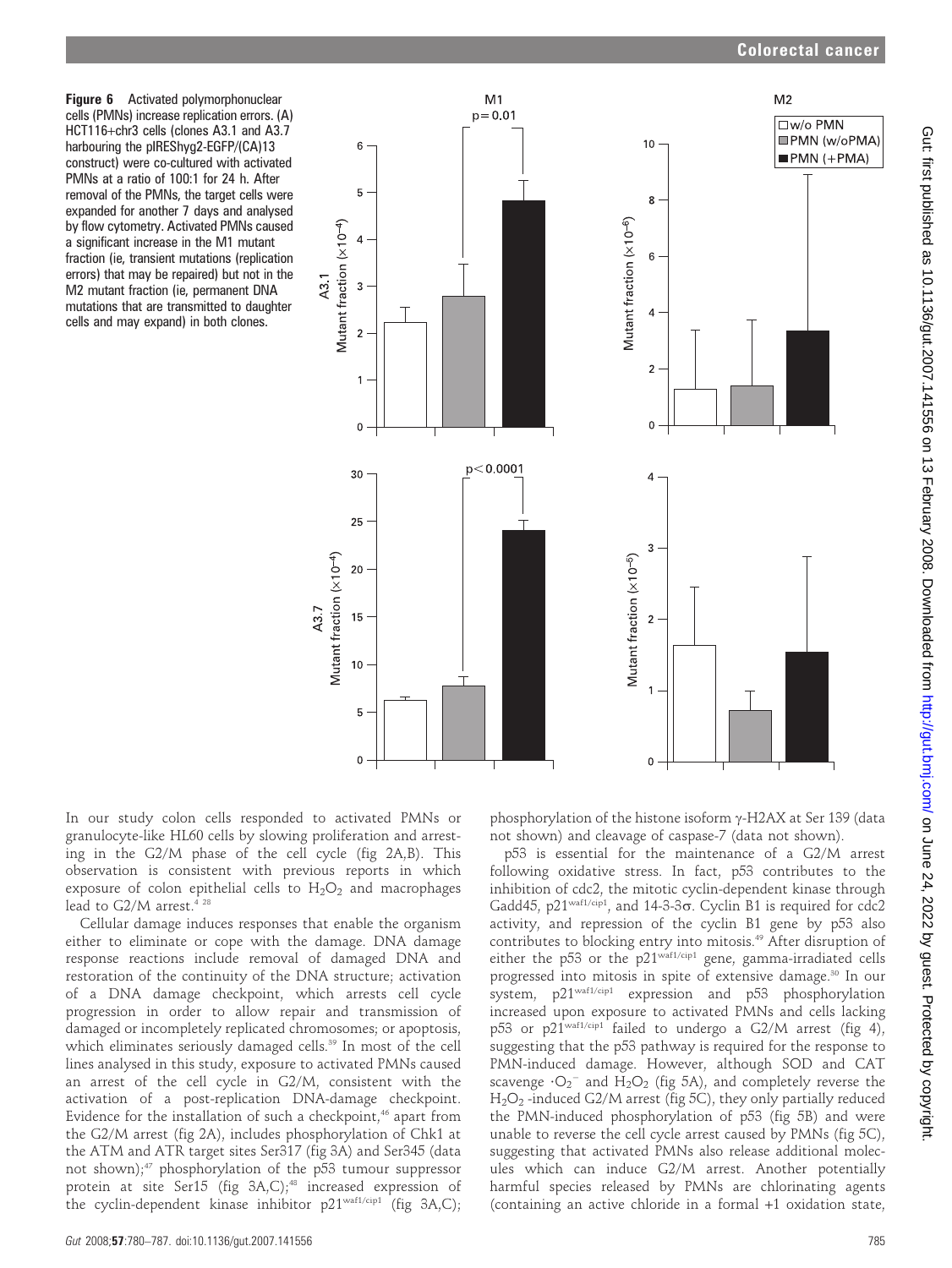

Figure 7 Model of polymorphonuclear (PMN)-induced G2/M cell cycle arrest in colon epithelial cells. An oxidative burst of activated PMNs releases a variety of genotoxic factors [including, but not limited to reactive oxygen species (ROS)] which lead to replication errors [in our system a frameshift at a (CA)13 microsatellite] followed by a G2/M cell cycle arrest. The G2/M checkpoint prevents cells from initiating mitosis when they experience DNA damage. This pathway relies on the presence of functional hMSH2 which is an essential component of the hMutS heterodimer (that also includes hMSH3 or hMSH6; depicted in orange). The hMutS heterodimer acts as a sensor of replication errors and may initiate mismatch repair (by recruiting the hMutL complex). hMSH2 is capable of physically interacting with ATR forming a signalling module. Next, the checkpoint kinase Chk1 undergoes ATR-mediated phosphorylation. Active Chk1 phosphorylates Cdc25c which is inactivated and cells are halted at G2/M. ATR also mediates the phosphorylation of the tumour suppressor p53 (at site serine 15) causing accumulation of the cyclin-dependent kinase inhibitor p21 and cell cycle arrest. The presence of hMSH2, p53 and p21 are essential for the PMNdriven installation of this G2/M checkpoint, a pathway that acts independently of hMLH1 (which is needed for mismatch repair).

eg, HOCl).<sup>50</sup> However, the HOCl-specific scavenger taurine<sup>51</sup> did not compensate the PMN-induced G2/M arrest (data not shown). Further limitations of the model presented are the use of colon cancer cell lines instead of primary colon epithelial cells as well as freshly isolated PMNs which vary from volunteer to volunteer in their composition of released products. Another limitation is the effector:target ratio and time of exposure of colon epithelial cells in our co-culture system as the number of PMNs infiltrating the colon mucosa and the duration of the inflammatory stress are far more dramatic in ulcerative colitis. Direct contact of PMNs with epithelial cells may further increase the observed effects, but is difficult to standardise in vitro.

Eukaryotic MMR include two different heterodimeric complexes of MutS-related proteins: hMutS-a (hMSH2/hMSH6) and  $hMutS-B$  ( $hMSH2/hMSH3$ ). These complexes have different mispair recognition properties and abilities to support MMR. hMutS-a senses single-base mismatches and small insertion–deletion loops, whereas  $hMutS-\beta$  recognise insertion–deletion loops.<sup>17</sup> Our results suggest that the hMutS- $\alpha$  or hMutS- $\beta$  heterodimer may be responsible for the response induced by oxidative stress during inflammation (fig 2A). In fact, cells lacking hMSH2 (Lovo colon cells and HEC59 endometrial adenocarcinoma cells), but not their nearly isogenic counterparts, in which an extra chromosome 2 has been reintroduced, failed to arrest in G2/M upon co-culture with activated PMNs (fig 2A). As shown in fig 3A, the phosphorylation of Chk1 and p53 was almost absent in Lovo cells after 8 h. In comparison, Lovo+chr2 cells responded much stronger to PMN induced stress. Indeed, it has been reported that hMSH2 physically interacts with Chk1 and Chk2,<sup>35</sup> as well as with DNA damage sensors Rad51 and Mre11, $52$  and that this interaction is required for the installation of cell cycle arrest. However, we can not exclude the possibility that the hMSH2 partners hMSH6 and hMSH3 are also needed for the installation of G2/M arrest. Interestingly, when  $H_2O_2$  was used in control experiments, the G2/M arrest was also achieved in cells lacking hMSH2 (data not shown).

The DNA damage signalling, induced by activated PMNs, seemed to be more pronounced in HCT116+chr3 cells (fig 3A). Here, in fact, phosphorylation of p53 and Chk1 was already visible upon 8 h exposure to activated PMNs (fig 3A), whereas HCT116 showed very low levels of phosphorylation, which increased at 24 h (fig 3C). HCT116+chr3 express wild-type hMLH1, but also other genes that are present on the extra chromosome 3. An interaction between hMHL1 and the checkpoint sensor components hMre11<sup>40</sup> and Nbs1<sup>53</sup> has been reported as well as the co-localisation of MMR proteins and the MRN (Mre11-Rad50-Nbs1) complex to foci of DNA damage.<sup>53</sup> However, in our study, HCT116-mlh1-2 cells, expressing almost physiological levels of wild-type hMLH1, have a response more similar to that of the parental HCT116 cells than to HCT116+chr3, suggesting a marginal role for hMLH1 in the response of colon cells to activated PMNs. A number of other proteins have been implicated in MMR, including DNA polymerase delta, single-strand binding protein RPA, clamp PCNA, clamp loader replication factor C (RFC), exonuclease 1 (EXO1), endonuclease FEN1,<sup>13</sup> as well as ATR; all these proteins are involved in synthesising DNA and associated with the replication fork.54 We may speculate that the accelerated activation of Chk1 and p53 phosphorylation observed in the HCT116+chr3 upon co-culture with activated PMNs may be a consequence of the introduction of an extra copy of the wild-type ATR gene, which is located on chromosome 3. However, since exposure to ultraviolet light strongly activates this DNA damage pathway in all investigated cell lines (fig 3A) this effect seems to be specific for the exposure to activated PMNs.

In ulcerative colitis, p53 and replication errors at repetitive CA sequences are occurring at an early stage within chronic inflamed mucosa independent of dysplasia.55 56 Although the risk of CRC development in ulcerative colitis is increased, the high frequency of these mutations (around 40% of patients) should actually result in far more cancers. One explanation would be that these mutations are of transient nature only. In fact, longitudinal studies of CA repeats on chromosomes 5 (D5S346) and 17 (D17S250) show reversions of mutations over time.57 In our model, PMNs increased the number of replication errors in HCT116+chr3 A3.1 and A3.7 cells (fig 6). However, the observed mutations were more of a transient nature. They are a fingerprint of a PMN-induced increase in replication errors, which have initiated the hMSH2-dependent activation of the G2/M checkpoint. Thus, at its current stage our model reflects the ability of epithelial cells to recover from or